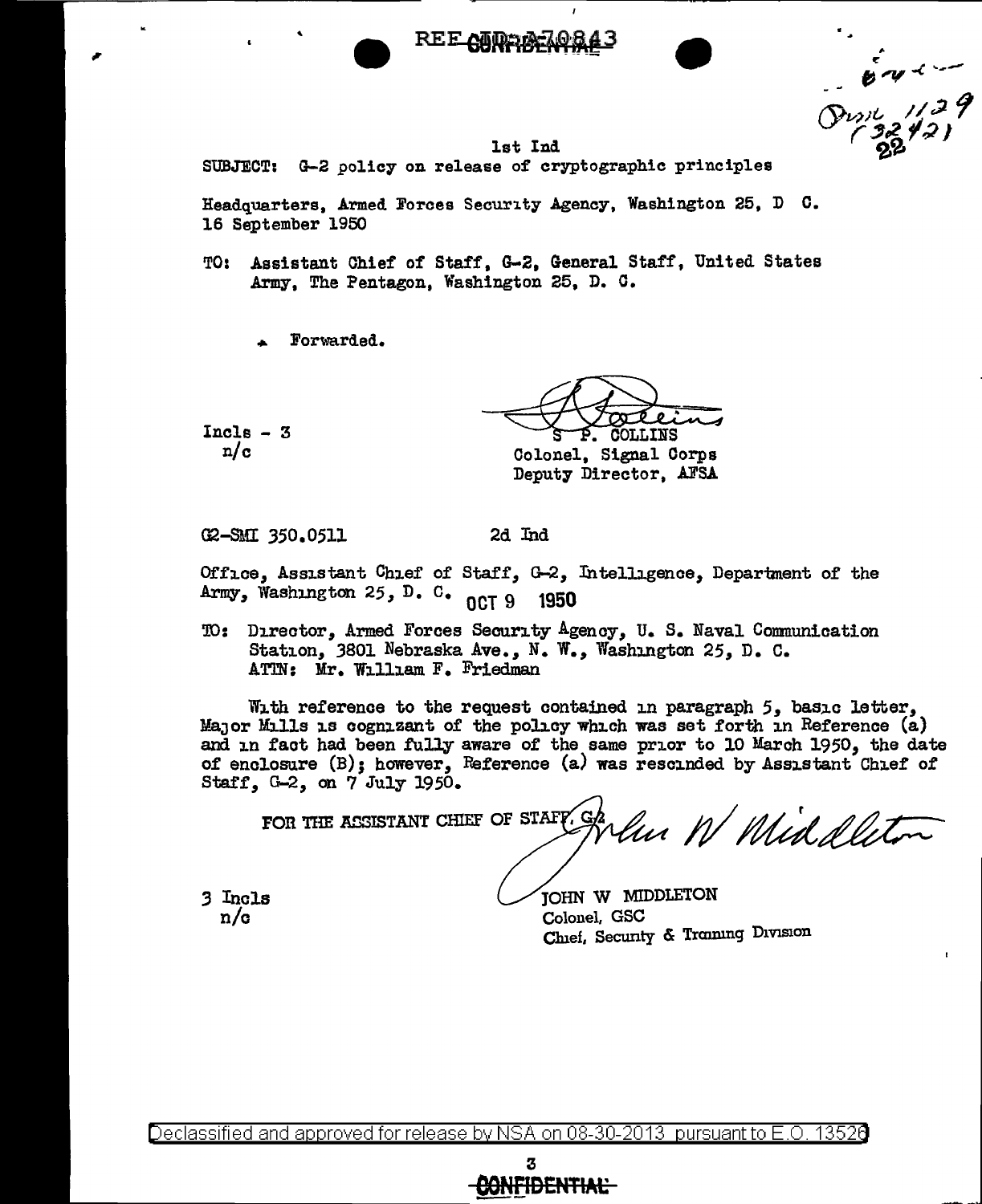|                          | <b>REF ID: A70843</b>                                                                                                                                                                                                                                                                                                                                                                                                                                                                                                                                                                                                                                                                           |                   |
|--------------------------|-------------------------------------------------------------------------------------------------------------------------------------------------------------------------------------------------------------------------------------------------------------------------------------------------------------------------------------------------------------------------------------------------------------------------------------------------------------------------------------------------------------------------------------------------------------------------------------------------------------------------------------------------------------------------------------------------|-------------------|
|                          | DEPARTMENT OF DEFENSE<br>ARMED FORCES SECURITY AGENCY<br>WASHINGTON 25 D C                                                                                                                                                                                                                                                                                                                                                                                                                                                                                                                                                                                                                      | EF ER TO          |
| <del>GONPIDENTIA</del> I | CONFIDENTIAL<br>人种                                                                                                                                                                                                                                                                                                                                                                                                                                                                                                                                                                                                                                                                              | 15 September 1950 |
| <b>SUBJECT</b>           | G-2 policy on release of cryptographic principles                                                                                                                                                                                                                                                                                                                                                                                                                                                                                                                                                                                                                                               |                   |
| <b>THRU</b>              | ۰.<br>Director, Armed Forces Security Agency<br>Washington 25, D C                                                                                                                                                                                                                                                                                                                                                                                                                                                                                                                                                                                                                              |                   |
|                          |                                                                                                                                                                                                                                                                                                                                                                                                                                                                                                                                                                                                                                                                                                 |                   |
| TO                       | Director of Intelligence, U S Army<br><b>Washington 25, D C</b>                                                                                                                                                                                                                                                                                                                                                                                                                                                                                                                                                                                                                                 | ÷                 |
| Reference                | (a) Memorandum dated 29 April 1946 for Chief. Army<br>Security Agency Subject Release of cryptographic<br>principles                                                                                                                                                                                                                                                                                                                                                                                                                                                                                                                                                                            |                   |
| <b>Enclosures</b>        | (A) Copy of memorandum dated 26 Oct 1949 from Director<br>of Intelligence U S Army to Chief, Army Security<br><b>Agency</b><br>(B) Copy of correspondence between Department of Defense<br>and Mr Henry G Fischer<br>(C) Copy of memorandum dated 21 Aug 1950 from Mr Henry G<br><b>Fischer to the Department of Defense Subject Bill</b><br>for the relief of William F Friedman                                                                                                                                                                                                                                                                                                               |                   |
| ı                        | The undersigned a civilian employee of the Armed Forces<br>Security Agency, is the inventor of a number of cryptographic systems<br>and devices, patent applications on which were placed by appropriate<br>authority in a secrecy status where they have been and will probably<br>remain for a considerable number of years<br>Reference (a) deals with the Department of the Army policy<br>b.                                                                                                                                                                                                                                                                                               |                   |
| in the premises          |                                                                                                                                                                                                                                                                                                                                                                                                                                                                                                                                                                                                                                                                                                 |                   |
| 2                        | With a view to obtaining assistance in preparing a case<br>which appears to fall within the scope of Department of the Army policy<br>referred to in Par lb above I requested and obtained permission to<br>employ private counsel as noted in Enclosure $(A)$ I thereupon sought<br>and obtained the services of le Henry G Fischer of the firm of<br>Fischer, Panzer and Willis of Washington D C, to assist me<br>After I had presented to counsel the facts in the case, so<br>far as was permissible under the limitations required by security con-<br>siderations counsel took up the matter with the Department of Defense<br>Enclosure (B) is a copy of the correspondence that ensued | ÷                 |
|                          |                                                                                                                                                                                                                                                                                                                                                                                                                                                                                                                                                                                                                                                                                                 |                   |

Ŋ

٦,

 $\frac{1}{2}$ 

 $\tilde{\mathbf{r}}$ 

 $-\frac{1}{2}$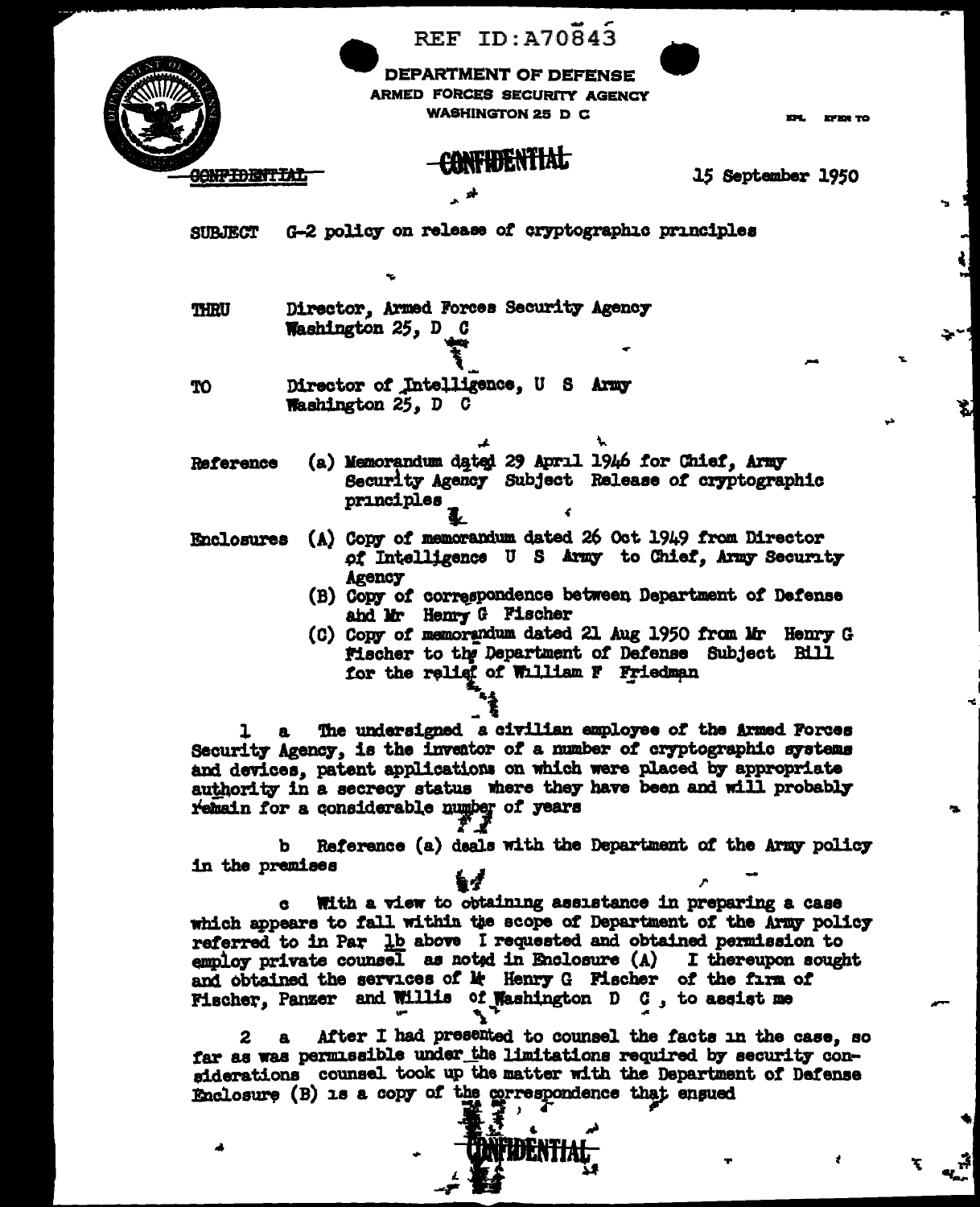



15 September 1950

SUBJECT: G-2 policy on release of cryptographic principles

b. As a result of that correspondence and conferences between counsel and Major James R. Mills, Chief of the Patents Division, 0£fice of the Judge Advocate General of the Army, counsel submitted to Major Mills on 21 August 1950 a formal memorandum on the subject of a private bill to be initiated in the Congress on my behalf. Enclosure (C) is a copy of that memorandum.

c. The memorandum referred to in Par. 2b above, requests no affirmative action or support on the part of the Department *ot* Defense for such a private bill, but merely requests permission to present the case to the Congress without objection by the Department.

*3.* a. As will be noted in Par. 2 of Enclosure (A), the condition on which I was permitted to employ private counsel was that I would not reveal any classified information.

b. For the foregoing reason and because the policy set forth in Reference (a) is classified, I was unable to tell counsel even of existence of the policy. As a consequence, when counsel proposed to me that the matter be presented to the Department on the basis indicated in Par. 2c above, I was able to go no further than to concur in his proposed basis for the presentation. Hence, instead of being in a position to direct counsel to request the active support of the Department in the presentation of the case to the Congress, in consonance with the letter and spirit of Reference  $(a)$ , I was forced to let counsel remain in the more limited position of merely requesting the Department to refrain from expressing objection to the presentation of the case to the Congress.

4. Several years have passed since the policy in Reference (a) was elaborated and it is possible that presently assigned personnel in the Office of the Judge Advocate General of the Army are not cognizant *ot* the Department of the Army' policy set forth in Reference (a). It would therefore appear to be desirable and in my interest to 1nsure that that policy is known to Major Mills in the early stages of his study of the facts in the case.

5. It is therefore respectfully requested that the Director *ot*  Intelligence ascertain whether 11ajor Mills has knowledge *ot* the existence and nature of the policy set forth in Reference (a), and if not, that steps be taken to inform him thereof so that this information will be available to him for consideration in connection with his study of the memorandum which was submitted to him by my counsel.

> **OIFllJENTIAL**  2

the Counses.<br>Hilliam J. Fredrica